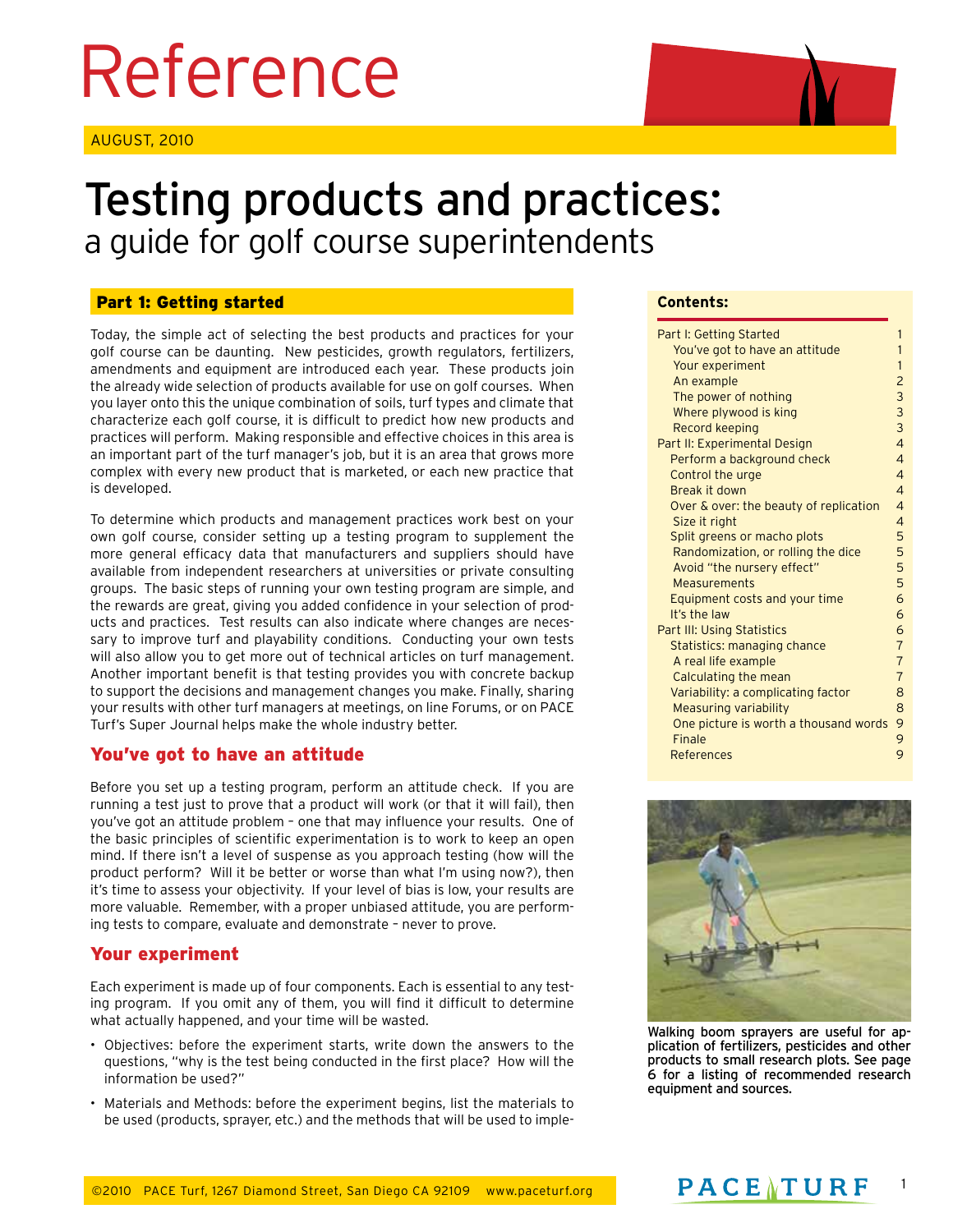ment the test (sprayer settings, product rates, evaluation methods).

- Observations: once the experiment is underway, begin recording observations for each product or process being tested. Observations can be descriptions of visual characteristics ("excellent", "good", "fair" are all visual descriptions), numerical ratings (weights of clippings, electrical conductivity readings, etc) or relative ratings (subjective performance estimates of quality, such as the 1 – 9 turf quality rating system).
- Discussion (summary): once the experiment has been completed, review your notes and write a discussion, or summary of your findings, why you think these observations occurred, how valid you think the test was, and how the information will be used. How will you incorporate these results into your management program? Are there any follow-up tests that might be useful?

#### An example

A golf course testing program should not be limited to evaluation of products. You can use on-site testing to solve any number of problems that arise during the year. Let's run through an example and see how the four different components of an experimental plan are used to design a non-product-related experiment.

Imagine that you are a superintendent who has noticed the worrisome symptom illustrated in Figure 1 below: small green polka dots of turf, about one-inch in diameter, throughout the low, heavily trafficked areas of your bentgrass green, surrounded by chlorotic (yellow) turf. You suspect that your high soil salt levels, combined with a recent fall aeration may be responsible, since these conditions frequently cause water to preferentially channel down the sand-filled aeration holes, instead of uniformly flowing through the entire soil profile. How would you test the hypothesis that there is no difference between the salt content (electrical conductivity) of the aeration hole sand vs. the soil between the aeration holes?



Figure 1. Problem area that is under investigation in this example. Note the green polka dot patterns of healthy turf, and the damaged surrounding turf.

Your experiment might look something like this:

**Objective:** Determine whether differences in soil salts (electrical conductivity) are responsible for the differences observed between high quality turf growing in aerification holes vs. low quality (chlorotic) turf growing in the surrounding areas.

**Materials and Methods:** Three cup-cutter samples will be taken from the stressed area where the green polka-dot pattern is most apparent. A knife will be used to dig out the sand under the green polka dots, and the sand will be placed into a clean plastic container that has been labeled "HOLES". Similar samples will be collected from between aeration holes for comparison and placed in plastic containers labeled "BE-TWEEN HOLES". Water will be added to each sample until it is saturated. A Spectrum Field Scout EC meter will be used to measure electrical conductivity (EC), and values will be converted to saturated paste equivalent values using PACE Turf's Monitoring Salinity Reference.



Figure 2. Field Scout EC meter used in experiment.

**Observations:** The green polka dots of healthy turf occurred over aeration holes. The roots were white and more than an inch long. Under the chlorotic turf, the roots were short and discolored.

The ECs for the sand in the aeration holes (under the green turf) were 1.6 dS/m (converted from TDS-4 meter readings). This is an acceptable level for a bentgrass green, but the area should be monitored to make sure salinity doesn't get any higher.

For the soil collected from between the aeration holes, however, the salinity was a whopping 7.8 dS/m! Since this far exceeds the 3 –6 dS/M range that is tolerated by creeping bentgrass (see PACE Turf Reference on Monitoring Salinity), the source of the yellowing turf is probably high soil salts.

**Discussion:** The salinity of the new sand in the aeration holes is lower than the surrounding older sand. This indicates that water may be preferentially channeling down the aeration holes (therefore leaching salts away from these areas) rather than percolating uniformly throughout the green. Because the ECs in the chlorotic areas are high, the front of the green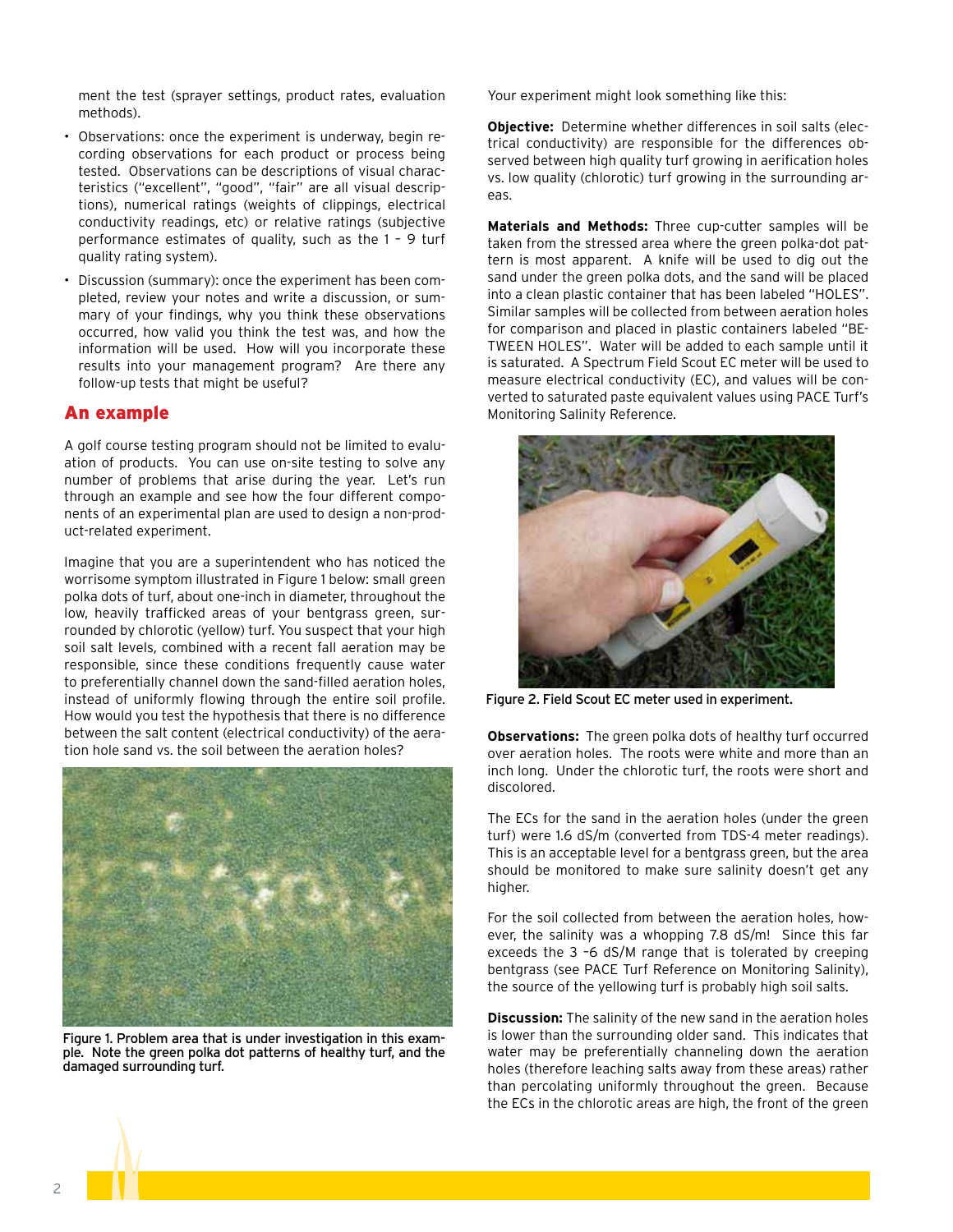should be leached until the soil salinity is dropped to below 3.0 dS/m in the chlorotic areas in between the aeration holes. As a follow up action, continue monitoring ECs in the chlorotic areas to determine whether turf recovery and a reduction in EC is linked. In addition, traffic and compaction are probably making the problem worse, so golfers should be re-routed, using a rope barrier, at least three days per week.

The effects of these management actions will be evaluated 2 weeks and 4 weeks from now to determine whether they helped to improve the situation.

#### The power of nothing

An introduction to experimentation wouldn't be complete without stressing the value of nothing. This is an important concept. For those of you familiar with experimentation, "nothing" is the same thing as a non-treated or control area, which is also sometimes called the check.

Once you have selected an area within a green, tee, fairway or rough that you want to apply a new treatment to (for example, a fertilizer, pesticide, leaching program, or cultivation practice), you will also need to select an adjacent area to serve as the non-treated plot. The non-treated plot should be managed exactly the same way as your treated area, with one exception. That is, you should not subject the non-treated area to the product or practice that you are evaluating.

By applying the concept of nothing to your test in this way, you will be able to use the non-treated control as a yardstick to measure any improvement (or damage) that results from the treatment under evaluation. If you fail to include a nontreated plot in your test, you really have no way of knowing how well the new product or practice is performing. For this reason, you should always be wary of manufacturer's data that doesn't include a non-treated or check plot.

The location of the non-treated plot is important, because it must be similar to the area being treated. If the non-treated area is located incorrectly (for example, if you place the nontreated area on low quality turf, and the treated area on good quality turf), the test will be biased. Results will be confusing, and you may make erroneous decisions based on your observations.

#### Where plywood is king



A few pieces of plywood, used properly, can save thousands

of dollars in unneeded pesticide applications. Do you believe this? Well, you should by the time you reach the end of this section.

Combined with our understanding of "the power of nothing" described above, plywood is one of the most effective and easy ways of creating "instant" non-treated plots. Let's say you have a fairway showing symptoms of brown patch, and you plan to evaluate the performance of a fungicide for its control. To make instant non-treated plots, simply place plywood (4 X 8 feet works well) on top of a few of the diseased areas, just before you are ready to begin spraying the test fungicide.

When you treat with the fungicide, the areas covered by the plywood will remain untreated. After the spray has dried, mark each of the plywood's four corners with turf paint. You can now remove the plywood, and the turf paint will allow you to locate the non-treated areas so that you can make your observations. If you observe the treated and non-treated areas daily for several days (recording your observations as described below), you should be able to determine whether the application improved, decreased, or had no effect on turf quality. If there is no visible difference between the treated and non-treated areas, the fungicide probably doesn't have much activity for that particular disease, and you will have saved yourself time, effort and expense by avoiding an unnecessary application. If, on the other hand, the treated area looks better than the non-treated area, then you can treat with the confidence that the product will produce the desired effects.

#### Record keeping

Without good record keeping, the effort put into a testing program will come to naught, because you will have no way of remembering how and why your results were obtained.



Before starting a testing program, buy several bound composition notebooks. These notebooks are inexpensive, and readily available at office supply and even drug stores. Leave a few pages blank at the front of the book to use as a table of contents, or index. Use only ballpoint pens with ink that is not water-soluble. Tape a business card on the inside cover, so that the book can be returned if it is misplaced.

Use the book to record your Objectives, Materials and Methods, Observations and Discussion, as well as any other thoughts you have about product performance, the reaction of golfers to a management practices, or any difficulty you experience handling or applying a material. Date each entry, and take notes carefully and legibly! Remember -- excess information is always better than insufficient information, so don't be stingy with your words. If you are able to take photos, tape them inside your experimental log; these can be invaluable in summarizing your results. If you are a good record keeper, you'll find that your notebooks will hold their value for years to come -- in resolving disputes about which practice or technique is best, where or how a product was applied, or the history of a problem area of turf.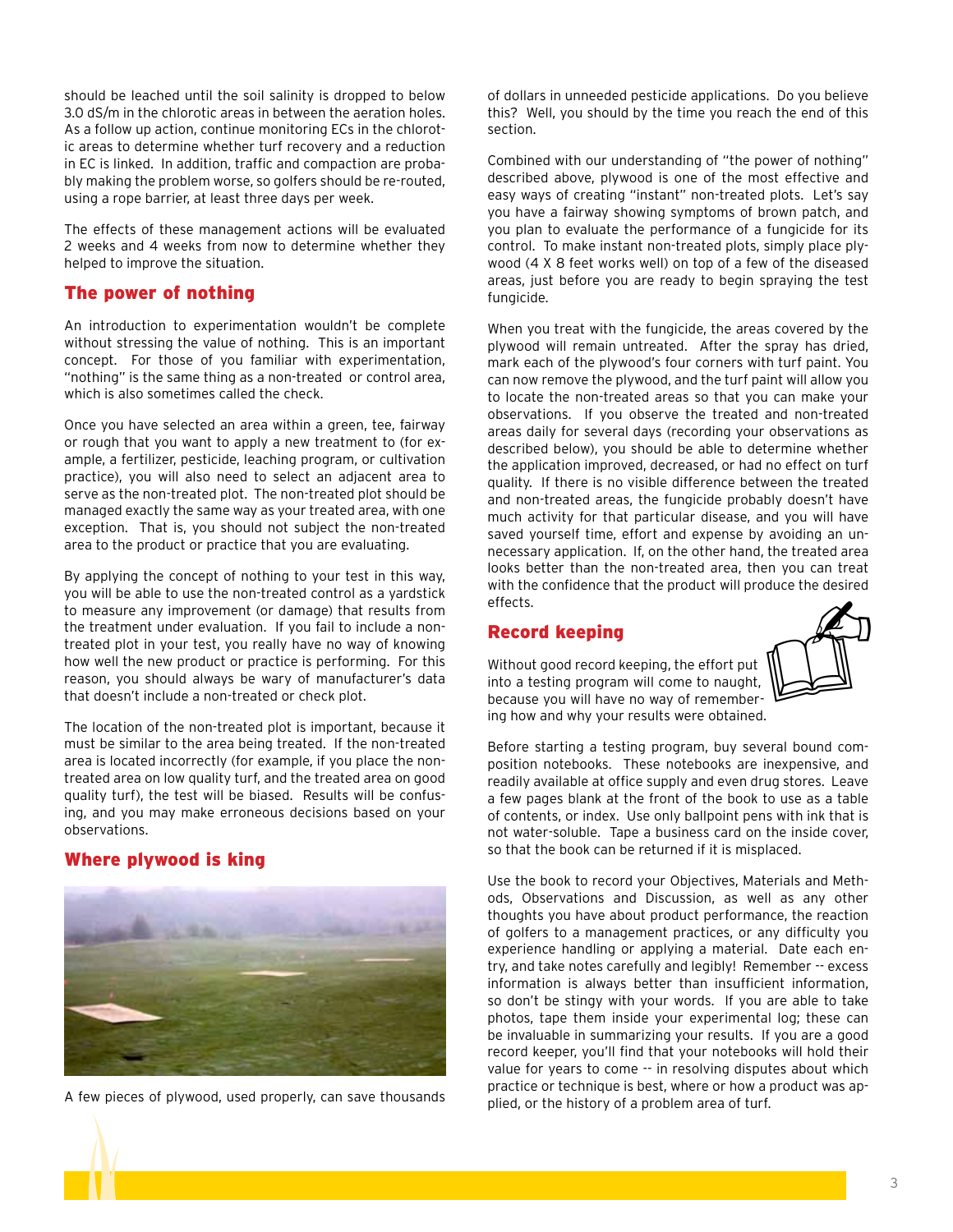#### Part 2: Experimental Design

In this section, we will address some of the nuts and bolts of experimental design - how to determine which treatments to test, how many treatments to test, and how to lay out the test on your golf course.

#### Control the urge

A frequent urge when starting out your own testing program is to test all of your ideas at once. However, this strategy frequently leads to more questions than answers - something a good experimental design can help you to avoid. Remember that some of the most effective experiments are also some of the simplest, where only two treatments are tested -- one new product or cultural practice compared against your current practice, for example.

To be successful in answering your questions with technically sound answers that can be effectively put into practice on your golf course, limit the number of treatments to a manageable number (in test plot lingo, a "treatment" is anything you want to test the effects of - from a new turf variety, to a product rate or formulation, to a new aerification method).

A good rule of thumb is to limit the number of treatments to five or fewer, and not more than 10. There may be times when you will need to exceed these numbers, but be assured you will be more confident in your results when fewer treatments are evaluated in an experiment. Time spent culling out unnecessary treatments before you start your test will be repaid many times over.

#### Break it down

If you have penciled out more than 10 treatments, consider breaking the experiment into its logical components. For example, if you are interested in determining the best timing and rates of application for fungicides labeled to control summer patch, you might at first choose to look at three different fungicides, each at the low and high labeled rates, and at two different application dates - preventative (before disease symptoms appear) and curative (after symptoms appear). That sounds like a fairly simple experiment, but in fact you would end up with 13 treatments! That would be:

3 (fungicides) X 2 (rates) X 2 (times of application)

- = 12 treatments +1 non-treated control
- = 13 treatments.

As you can see, adding extra factors can cause an experiment to blossom into a design that will be difficult to execute and will produce results that are hard to analyze. To simplify the experiment and to make the results easier to interpret, consider splitting the test up into two or more experiments.

In the example above, the two main factors under investigation are rate of application and timing of application. Why not look at rates first, by keeping application timing the same for all treatments, but varying the rates? The three fungicides could then be tested at the low and high labeled rates, but the timing of application would be the same for all fungicides and all rates; this would be a seven treatment trial including the non-treated control. A second study could look at the effect of different application timings; this time, the rate would be kept the same for all treatments. By breaking the trial down, the execution of the trial and evaluation of the data at the end of the experiment are easier to handle.

#### Over and over: the beauty of replication

Despite our best efforts, the turf on a green or fairway is usually not homogeneous. There are differences in microclimate, moisture, turf quality and a host of other factors that result in variability that is beyond the control of the researcher. Without replication (repeating a treatment in two or more locations), this type of variability can lead us to draw the wrong conclusions from a research trial.



In order to be sure that the differences observed during an experiment are the result of a treatment and not simply due to differences in the quality of the turf across the test area, each treatment should be repeated, or replicated in at least three different areas. In most cases, three replications should be sufficient to separate out the good from the lousy treatments.

In the experiment below, 10 different poa control products were evaluated on a ryegrass fairway that was infested with poa. Each 5 foot X 10 foot rectangular area represents one test plot. Each product was sprayed in four separate plots. The plots are arranged in four tiers, with each tier representing one replicate.

#### Size it right

We have found that the larger you make your test plots, the less likely it is that the whole plot will be destroyed by a mishap. For example, a hydraulic leak might damage half of the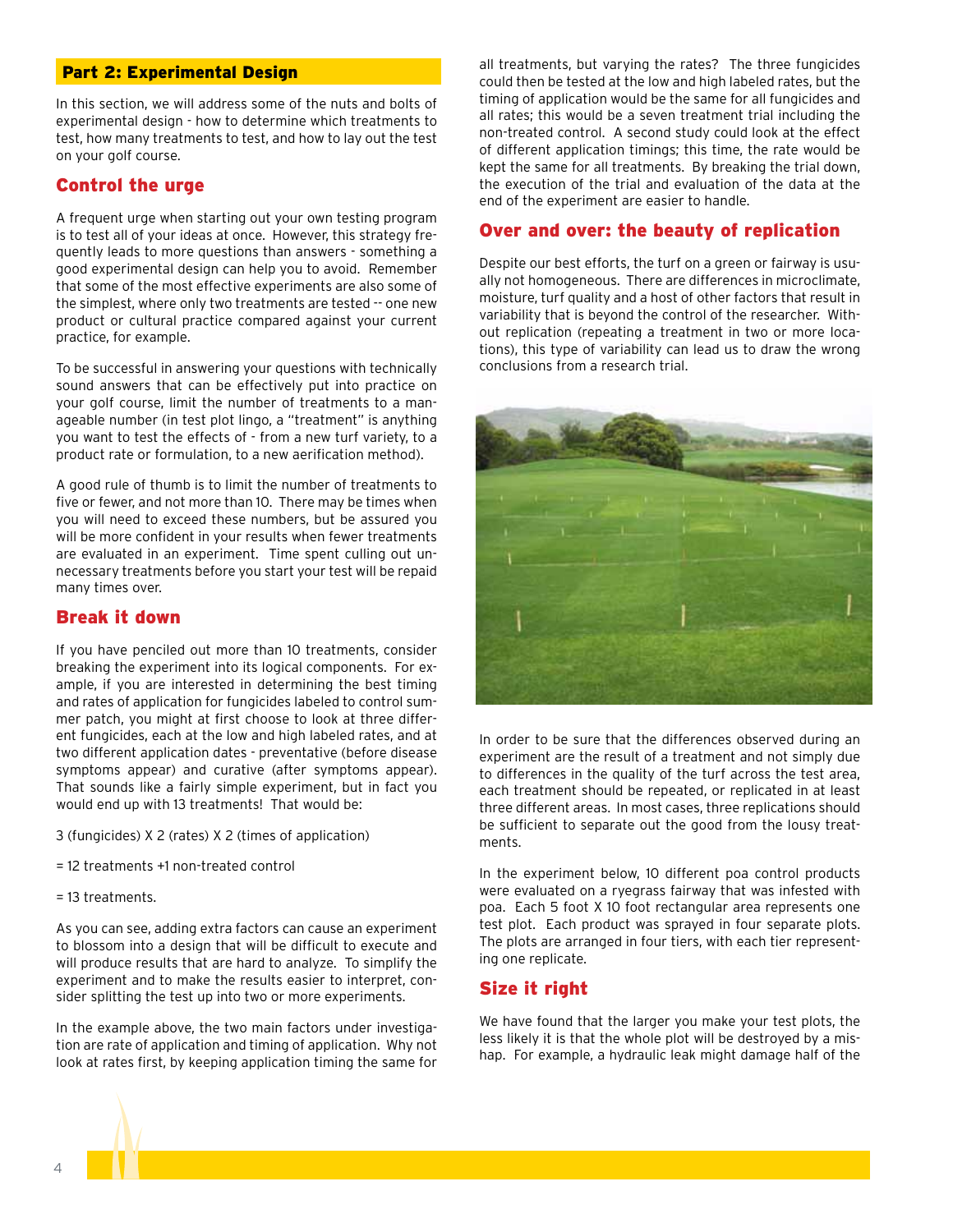plot so that it is no longer usable. With larger plots however, the experiment can continue with the non-hydraulic-fluiddamaged areas of all plots being rated. Larger plots also ensure that a disease, insect or weed will be found in the test area.

 The smallest plots that we recommend for on-site testing are 4 ft X 4 ft (16 sq ft), but our usual small plot size is 5 ft X 10 ft (50 sq ft). For most small plot work, this is a convenient size for a sprayer that applies a 5 ft swath width.

#### Split greens or macho plots

If you are not adapted to small plot work or just don't want to bother with specialized research equipment (see below), treat one-half or some other portion of a green or fairway using your standard equipment for applications. This is the best way to test a system prior to full adoption of a new cultural practice or new product. In this case, replication will probably have to take place on three separate greens or fairways due to size of the test area. A typical test would entail splitting the green in half and applying a new procedure to one half of a green and your standard treatment to the other half of the green.

#### Randomization, or rolling the dice

Replication (see above) helped us solve some of the problems presented by natural variability on turf. However, we need yet another tool - randomization - to attack this problem and to avoid bias in our design and results. The use of a randomized design helps us to properly arrange the treatments in the test area so that variability is minimized. Let's use the example of a fertilizer experiment that is placed in an area of the golf course where there is a dry spot. How can the test plots be arranged to try to factor out the influence of that dry spot on the results?

| 2 | 2 |
|---|---|
| 2 | 2 |
| 2 | 2 |

There are several choices available to us in how we arrange the different treatments in each replicate. Problems can arise if the treatments are arranged in the same order in each replicate, as shown above. (assume that treatments 1 and 2 represent two different fertilizers, and treatment 3 represents a non-treated check; the dry area is indicated by the shaded yellow area).

Hopefully, you have noticed that treatment 1 is receiving an unfair amount of pressure, because the dry spot is concentrated in the treatment 1 plots. Using this design, would you be able to tell whether the poor performance of treatment 1 be due to the negative effects of fertilizer 1, or is it due to the our having placed treatment 1 plots where soil conditions are dry? You have no way to find this out, using a non-randomized design.

In contrast, treatments can be arranged randomly as in the illustration below.

|               | 2 | ว |
|---------------|---|---|
| $\mathbf{R}$  |   | 2 |
| $\mathcal{D}$ |   |   |

In this case, the randomization has been done correctly, and the negative effect of the dry area is more evenly spread over all of the treatments, giving you a fairer look at the performance of each treatment. This illustration represents just one way in which these plots could be randomized: can you think of any others?

A simple method for randomizing treatments within each replicate is to use a deck of cards. Remove the numbered cards that correspond to each of your treatment numbers (another reason to use only 10 treatments!). Shuffle the cards and lay them down to give you a random arrangement of treatment numbers -- it's that simple.

#### Avoid "the nursery effect"

An interesting phenomenon that occurs at most golf courses is the "nursery effect." As a result of lack of traffic, nurseries frequently survive without disease and stress damage when most of the greens in play are struggling to survive. Under the low-stress conditions seen on most nurseries, products and practices usually perform differently than on the rest of the course. For this reason, nursery greens should be avoided for experiments - unless you are investigating some really wild idea that is too risky to try on greens in play.

#### Measurements

There are many factors that will influence the outcome of an experiment and only a few of which you will be able to control. The accuracy and precision with which products and practices are applied to the turf is one area where you do have some control, and where cutting corners may result in wasted time. The more care taken in precisely making measurements and calibrations, the more likely the results will be meaningful and repeatable.

You will have to accurately measure time using a stop watch, distance using a tape measure, volumes using graduated cylinders, syringes, pipettes, or precision flow meters, and weights using balances (scales) that can ideally measure within 1, and no more than 5% of the desired unit.

What does it mean to measure all components with an ac-

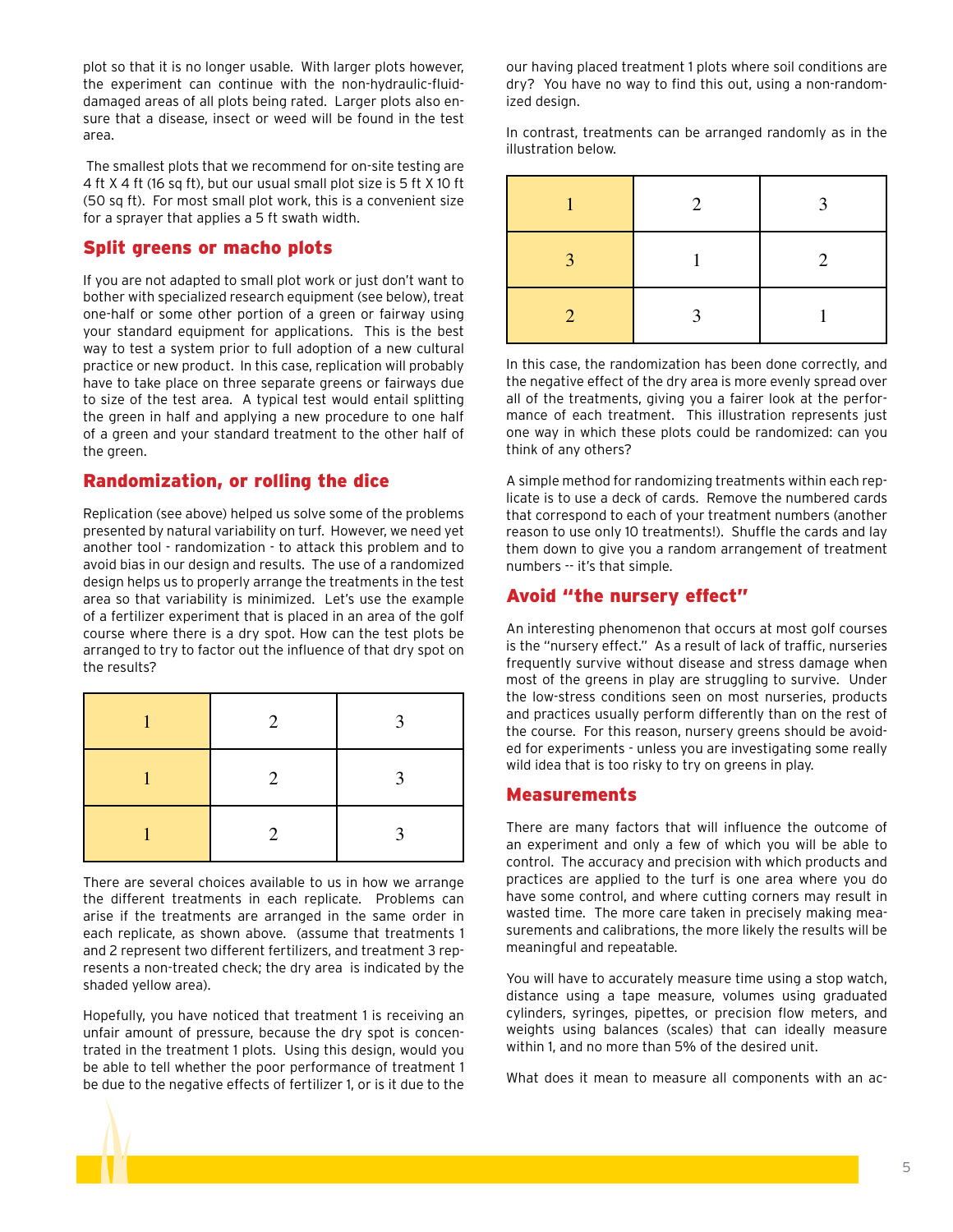curacy of 1%? It means, for example, that if you are trying to weigh 100 grams of product, the scale that you are using will have to have accuracy of 1 g. A standard triple beam balance will provide this level of accuracy for about \$150.

#### Equipment costs and your time

Your existing equipment is the first place to start when building a testing program. However, if you are interested in small plot applications, Table 1 provides a list of suppliers and recommended items to assist in your efforts. Don't be fooled by the relatively low cost of the equipment needed to conduct testing programs. The investment of your time during experiment design, execution, observation and summary are far more costly than any equipment you might purchase. For that reason, a carefully designed experiment is one that will provide the greatest benefit at the least cost. Your golf course turf quality will benefit and your budget may drop, but be sure that you can afford the time needed to complete an experiment before you get started. And, as a rule of thumb, if you think it will take half an hour to calibrate your sprayer, allot twice that time. For some strange and perverted reason, experiments always take at least twice as long as you think they will when you are sitting at your desk drafting up the objectives and materials and methods.

#### **It's the law**

Remember, it is illegal to use any pesticide that is not properly labeled, stored, and handled according its label. This extends to the use of labeled products on pests or application to sites that are not explicitly listed on the product label. Check with your County Agricultural Commissioner's office to find out what local and regional regulations must be complied with if you are testing a non-labeled product, or a non-labeled use of that product. Obtain the proper permits and certificates before conducting trials with products outside the constraints of the product label - it's the law. If you are uncertain, it's best to stick to experiments with labeled products.

#### Part 3: Statistics

Luck. An uneducated gambler in Las Vegas depends upon it, while the more experienced gambler carefully calculates the probability that they will win. Similarly, as a professional and as a superintendent, you prefer not to rely on lucky guesses when making management decisions on the golf course. Instead, you strive to make sure that your key decisions are based on factual information that allows you to accurately predict how new products and management practices will perform on the golf course.

| <b>Item</b>                                                                                                    | <b>Source</b>                                       | <b>Website</b>                               | <b>Approximate</b><br><b>Price</b> |
|----------------------------------------------------------------------------------------------------------------|-----------------------------------------------------|----------------------------------------------|------------------------------------|
| Walk behind sprayer for small<br>plots (motorless, ground driven)<br><b>OR</b><br>Electric walk behind sprayer | <b>Wheel Spray Corp.,</b><br><b>Rogers Sprayers</b> | www.wheelspray.com<br>www.rogerssprayers.com | contact manufac-<br>turer          |
| 36" Gandy Sprayer (catalog #<br>36H12)                                                                         | A.M. Leonard                                        | www.amleo.com                                | \$450                              |
| Triple beam balance for small<br>quantities                                                                    | Cole-Parmer<br>EW-01330-00                          | www.coleparmer.com                           | \$250                              |
| <b>Balance for larger quantities</b>                                                                           | Cole-Parmer<br>EW-10000-05                          | www.coleparmer.com                           | \$240                              |
| Graduated cylinder 500 ml (pur-<br>chase 2)                                                                    | Cole-Parmer<br>EW-34546-06                          | www.coleparmer.com                           | \$45 each                          |
| Pipettes, 7.5 ml                                                                                               | Cole-Parmer<br>EW-06226-63                          | www.coleparmer.com                           | \$40/500                           |
| Pipettes, 1.5 ml                                                                                               | <b>Cole-Parmer</b><br>EW-06226-37                   | www.coleparmer.com                           | \$35/500                           |
| 100 foot tape measure                                                                                          | <b>Ben Meadows</b><br>122104                        | www.benmeadows.com                           | \$26                               |
| Stake flags (for marking plots)                                                                                | <b>Ben Meadows</b><br>107583                        | www.benmeadows.com                           | \$10/100 flags                     |
| Composition notebooks and pens                                                                                 |                                                     |                                              |                                    |
| Digital camera                                                                                                 |                                                     |                                              |                                    |

Table 1. Commonly used equipment in testing of products and practices.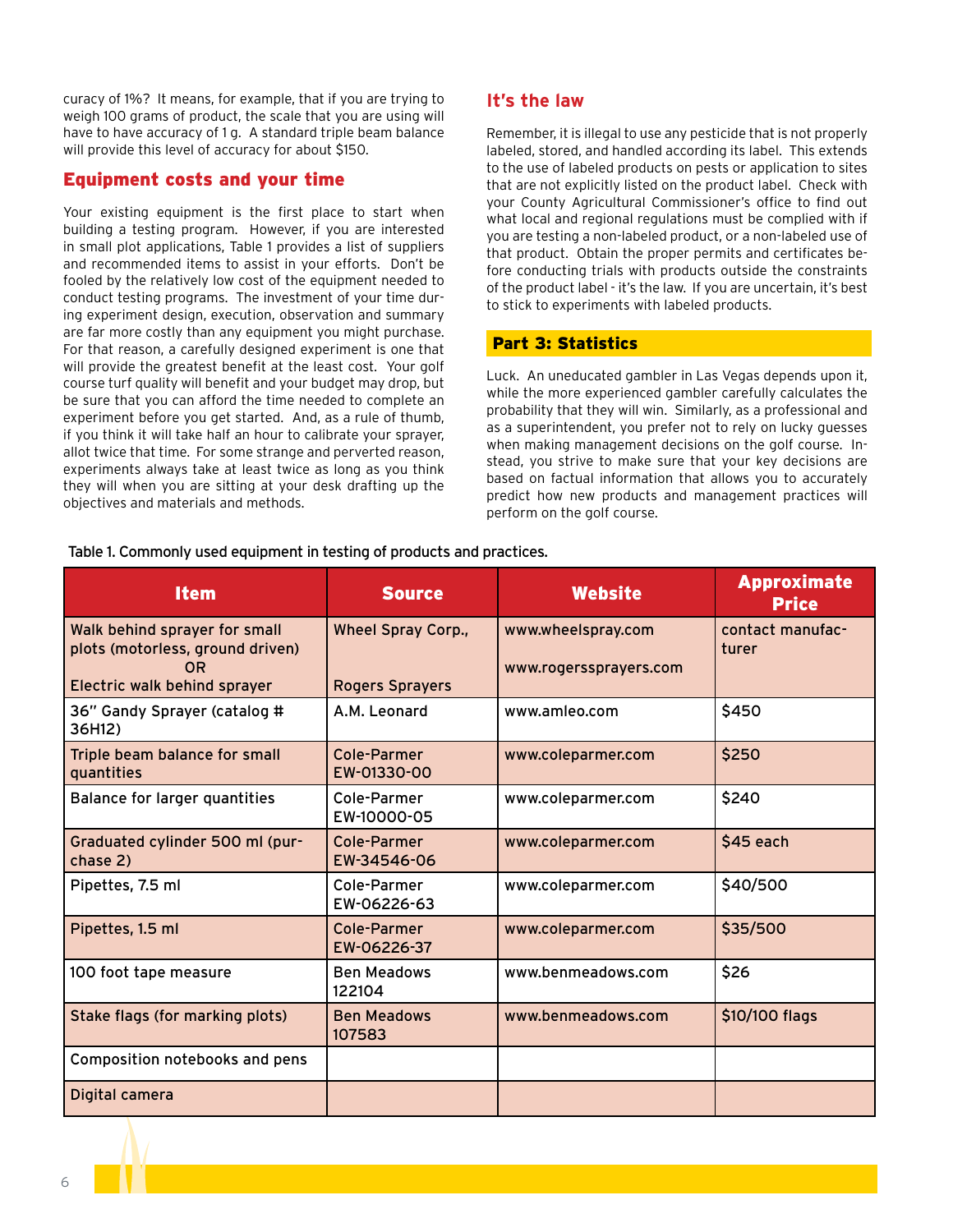When designed properly, a good testing program helps to support you in this effort. While you can never eliminate the possibility of unexpected results, you can surely reduce the possibility that you will be unpleasantly surprised by basing your decisions on data from a sound testing program.

#### Statistics: managing the game of chance

When a "fair" coin is tossed into the air, the likelihood that the coin lands with the heads facing up is 1/2, or 50%. This probability represents the number of heads on the coin (1) divided by the total number of sides on the coin (2, heads and tails). Probability theory tells us that there is a 50% chance that you will win a bet every time the coin is tossed regardless of whether you select heads or tails. Even if five tosses of the coin come up tails, the chance that the next toss of the coin will be heads is still 50% -- no more and no less than for any other toss of a fair coin.

When a field test is conducted, the odds are not so easily calculated as they are for a coin toss. Why is this? The answer is that the number of variables, or factors than can contribute to the outcome, are much higher for a field test than for a coin toss. In a field test, the turfgrass variety, turfgrass stress, soil type, traffic patterns, weather etc. can have a big effect on the performance of products and practices. In contrast, the number of variables contributing to the outcome of a coin toss are limited.

Because we cannot use guesswork, probability theory or any other system to predict how a product or practice will perform, field tests are conducted to give us information that can be used to make the best possible predictions and decisions.

Statistics is the tool that allows you, as objectively as possible, to analyze the information collected from field tests, and to predict, with as much confidence as possible, which products or practices will give you the best results. In the first two installments of this series, we described how to set

up field tests, and how to collect the results. In the reamining pages of this guide, we will describe the final steps -- how to analyze the results statistically, by calculating the mean, the standard deviation, and the confidence interval. In addition, we'll review methods that will allow you to clearly represent the results in the form of line graphs, bar charts and data tables, for use in your own records and for presentations to greens committees, general managers and others.

#### A real life example

To give our discussion of statistics some grounding in reality, we will use results from a field test conducted by the PACE Turf. The objective of the test was to look at the performance of 3 different rates of an experimental fungicide (procymidone, Valent Corporation) and to compare it to a standard fungicide, iprodione (26GT), as well as no fungicide (the non-treated control treatment) for control of dollar spot on a creeping bentgrass nursery. The five different treatments tested are listed in Table 2 below. Each treatment was replicated three times, and treatments were randomized. Results were collected two weeks after the fungicides were applied by making a visual estimate of percent turf damage due to dollar spot.

How do we use this data to make a decision on the best product and best rate to use for controlling dollar spot? By calculating the mean, the standard deviation and the confidence interval, as described below.

#### Calculating the mean

The first statistic to calculate is the mean, or average rating for each treatment. The mean is calculated by summing the values for each replicate of a given treatment, and then dividing by the number of replicates. For example, in our dollar spot experiment, the mean percent dollar spot in plots treated with procymidone at 0.5 oz active ingredient/1000 sq ft is 4.667 (rounded to 4.7 in Table 2):

|                                             | RATE (oz active ingredient/1000 sq ft) |                |                |                  |                               |
|---------------------------------------------|----------------------------------------|----------------|----------------|------------------|-------------------------------|
|                                             | <b>Procymidone</b>                     |                |                | <b>Iprodione</b> | <b>Non-treated</b><br>control |
|                                             | 0.5                                    | 1.5            | 2.5            | 2.0              |                               |
| % dollar spot (replicate 1)                 | 5                                      | $\overline{2}$ | 2              | 2                | 13 <sup>2</sup>               |
| % dollar spot (replicate 2)                 | 7                                      | 2              |                | 4                | 25                            |
| % dollar spot (replicate 3)                 | $\overline{2}$                         |                |                |                  | 20                            |
| <b>TOTAL</b>                                | 14                                     | 5              | $\overline{4}$ | $\overline{7}$   | 58                            |
| Number of replicates                        | 3                                      | 3              | 3              | 3                | 3                             |
| Mean (=total/#replicates)                   | 4.7                                    | 1.7            | 1.3            | 2.3              | 19.3                          |
| Standard deviation (S)                      | 2.5                                    | 0.6            | 0.6            | $1.5\,$          | 6.3                           |
| Confidence interval<br>(mean-S) to (mean+S) | $2.2 - 7.2$                            | $1.4 - 2.0$    | $0.7 - 1.9$    | $0.8 - 3.8$      | $13.0 - 25.6$                 |
|                                             |                                        |                |                |                  |                               |

Table 2. Results of a fungicide trial for control of dollar spot on creeping bentgrass.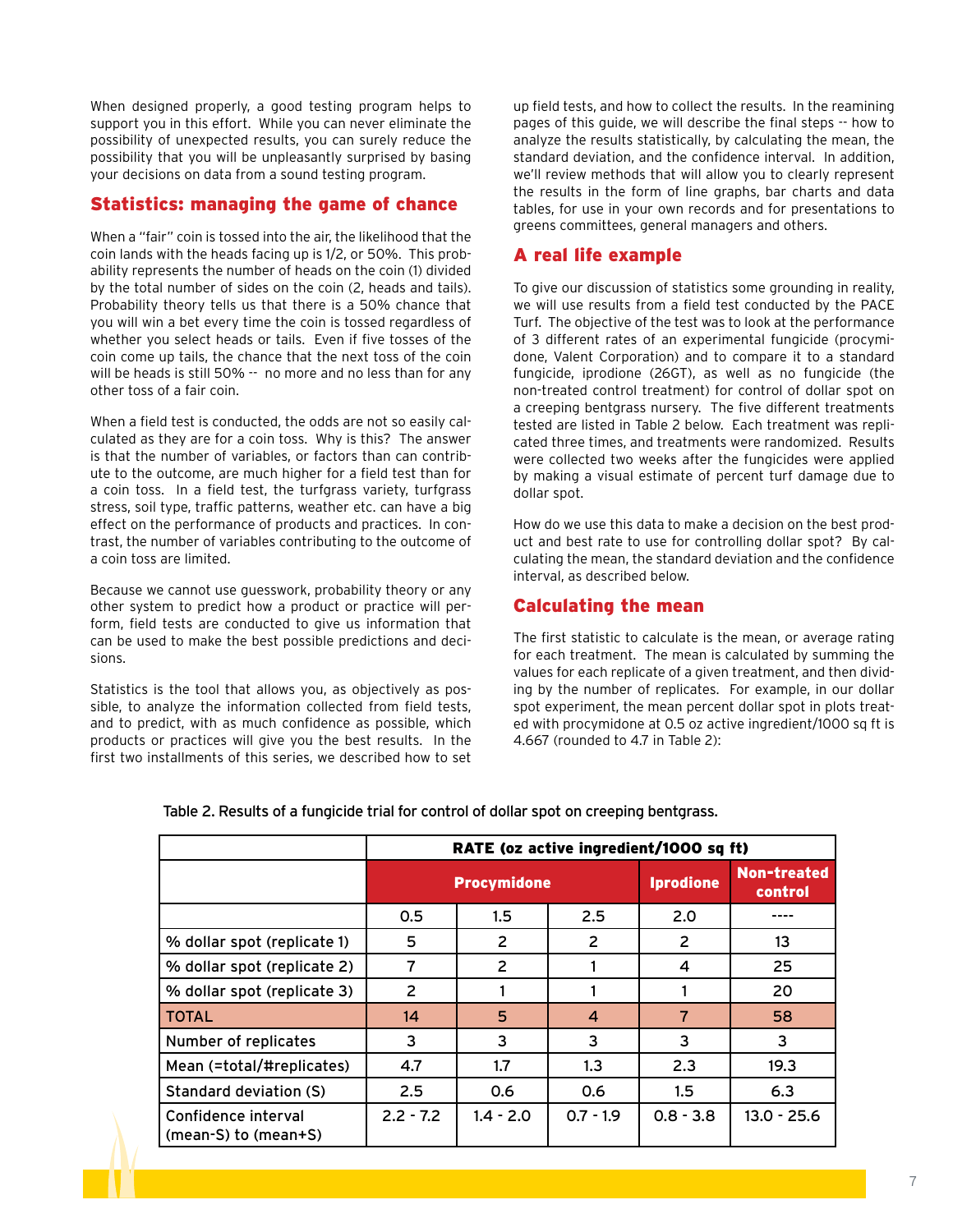#### **sum of values (5 + 7 + 2)** ÷ **number of replicates (3)**

#### **= mean (4.667)**

To get the remaining mean values, this process is repeated for each treatment, as illustrated in Table 2. The mean can be easily calculated with pencil and paper. If you are using a calculator, the mean may be represented by the symbol  $\bar{x}$  or μ. Although the mean is a powerful statistic, when used by itself, it can be misleading and can push you towards poor decisions. This is because the calculation of the mean doesn't take into account the variability of the results.

#### Variability: a complicating factor

There are many factors beyond our immediate control at work on a golf course, such as microclimate, moisture, turf quality, pest pressure, etc. As discussed in Part 2, these factors exert a powerful force on the way a product or practice performs, and how consistently it performs. The use of replication (repeating a treatment in more than one location) in designing your field test helps to minimize the effects of variability, but it can't erase them. As a result, it is extremely rare for a given treatment to produce the same result each time it is applied. In the dollar spot experiment, for example, procymidone applied at 0.5 oz active ingredient/1000 square feet produced three different disease incidence levels in each of three apparently identical plots -- 5%, 7% and 2% (Table 2).

How does variability affect your interpretation of the results? Let's assume that in the dollar spot experiment above, variability was much lower than what we observed. In that hypothetical case, the percent dollar spot values for the procymidone 0.5 oz treatment would be much more similar, for example, 4.6%, 4.7% and 4.7%. The mean for these hypothetical values would be identical to the mean calculated above -- 4.667, but the variability would be less.

Which set of data gives you a greater guarantee that the product will perform the same way the next time you apply it? Which data set gives you a greater sense of confidence? Statisticians tell us that the data set with the lowest variability gives us the best predictions for how products will perform. So, even when the means are the same for two data sets, we still want to know how variable the data was.

### Measuring variability: the standard devia- tion and the confidence interval

There are a variety of statistics used to measure variability, but the most commonly used measure is the standard deviation, frequently represented by the symbol "S" on a hand calculator. A small standard deviation indicates that there is less variability associated with the mean, or that the data is more consistent than the same mean with a large standard deviation. In the dollar spot example presented in Table 2, the highest standard deviation (6.3) occurs in the non-treated check treatment, and the lowest standard deviation (0.6) occurs in two of the procymidone treatments -- the 1.5 oz and 2.5 oz rates.

Calculating the standard deviation is more complicated than calculating the mean, and we encourage you to purchase a calculator (most simple scientific calculators include standard deviation), or use a spread sheet program, such as Microsoft Excel, that performs the standard deviation function.

Looking at the means and standard deviations in Table 2, which treatment or treatments do you think gave the best dollar spot control? We still have one more calculation to perform before we can answer that question -- the confidence interval. The confidence interval is related to the standard deviation, and is an easy way to represent the interval, or range of values, or degree of variability associated with a mean. The lower end of the interval is calculated by subtracting the standard deviation from the mean, and the higher end of the interval is calculated by adding the standard deviation to the mean. Staying with the example of procymidone at 0.5 oz, the confidence interval for this treatment would range from 2.2 (4.7 - 2.5) to 7.2 (4.7 + 2.5). In other words, we have a high level of confidence that the mean or average value for this treatment falls between 2.2% and 7.2%; and our best estimate for that mean is 4.7%.

To find out which treatments performed statistically differently from another, look for the treatments where the range of values of the confidence intervals do not overlap. For example, the non-treated check, with confidence limits of 13.0 - 25.6, is statistically different from all of the other treatments, whose confidence intervals never get as high as 13.0. In contrast, procymidone at 1.5 oz and 2.5 oz have overlapping confidence intervals. This means that, based upon the data from this trial, the treatments did not perform differently.

Table 3. Summary of dollar spot control results using tabular format. The numbers in the percent Dollar Spot column followed by the same letter are not significantly different using the standard deviation as the confidence interval. If the confidence intervals overlap, it is unlikely that the means are different. By this analysis, the top performing treatments can be identified, and are highlighted in blue.

| <b>Treatment (rate</b><br>ai/1000 sq ft) | Mean %<br><b>Dollar Spot</b> | <b>Confidence</b><br><b>Interval</b> |
|------------------------------------------|------------------------------|--------------------------------------|
| Procymidone 2.5 oz                       | 1.3a                         | $0.7 - 1.9$                          |
| Procymidone 1.5 oz                       | 1.7a                         | $1.4 - 2.0$                          |
| Iprodione 2.0 oz                         | 2.3ab                        | $0.8 - 3.8$                          |
| Procymidone 0.5 oz                       | 4.7 b                        | $2.2 - 7.2$                          |
| Check 0.0                                | 19.3 c                       | $13.0 - 25.6$                        |

Once all of your calculations have been completed, make a summary table similar to that in Table 3. This table shows a letter following each mean value, something you will frequently encounter when reading scientific papers. These letters are a way of illustrating which confidence intervals overlap, and which don't. For example, values (such as 1.3%, 1.7% and 2.3%) followed by the letter "a" have overlapping confidence intervals and are therefore not statistically different from one another. In contrast, values that are followed by